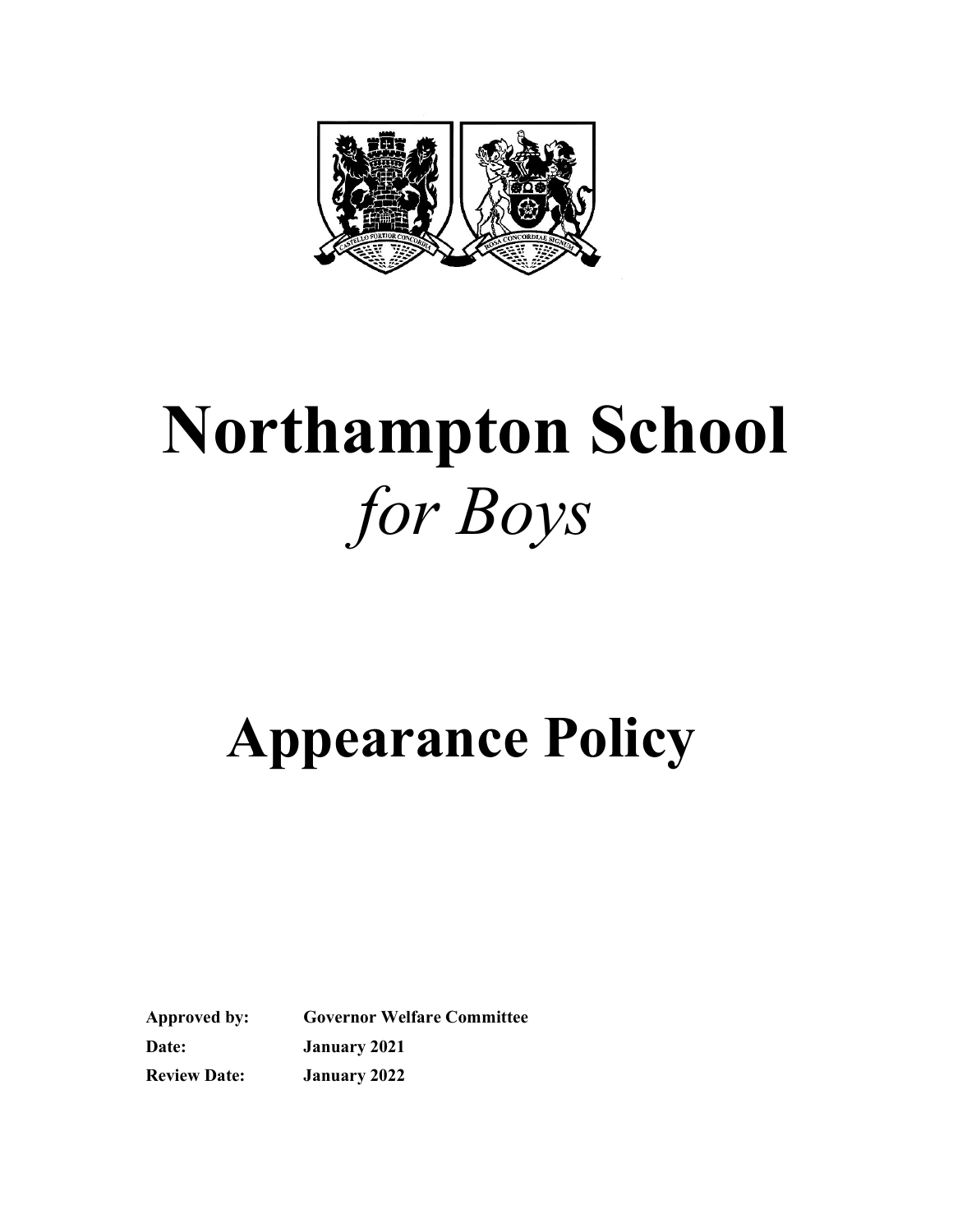### APPEARANCE POLICY YEARS 7 – 11

The ethos of Northampton School for Boys is determined by many areas of school life. However, the values and expectations of the school are underpinned by the smart appearance of our students.

We are justly proud of our students, who are fine ambassadors for the school, and we hope that they will grow to be proud of their association with Northampton School for Boys.

This sense of belonging is encouraged from the very beginning of a student's career at the school and we believe that wearing school uniform is an essential part of that relationship. We expect parents to give their full support to the school in implementing school policy.

The policy sets out the requirements but the Headmaster or his representative will decide on issues that are not covered by this policy or there is an element of interpretation required. Health and safety is of paramount importance.

If any student and parent has any doubt that a change in appearance, for example hairstyle, may not comply with school policy then they must ask the school for guidance before any change is made.

The full policy covers the following areas of appearance for Years 7-11:

- 1. Uniform
- 2. Hair
- 3. Jewellery
- 4. Headwear
- 5. General Uniform
- 6. Miscellaneous

#### APPEARANCE POLICY YEARS 12 - 13

There is no set uniform, as such, for students in the Sixth Form at Northampton School for Boys. Traditionally, the term office dress has been used as a guideline for students, but in the modern office climate this term has become somewhat ambiguous.

The policy therefore now covers the following areas of appearance for Years 12-13:

- 1. Clothing (Mens)
- 2. Clothing (Ladies)
- 3. Hair
- 4. Jewellery
- 5. Headwear
- 6. Miscellaneous

SPONSOR Governors' Welfare Committee

A copy of the policy is available from the school or the parents' pages of the school website.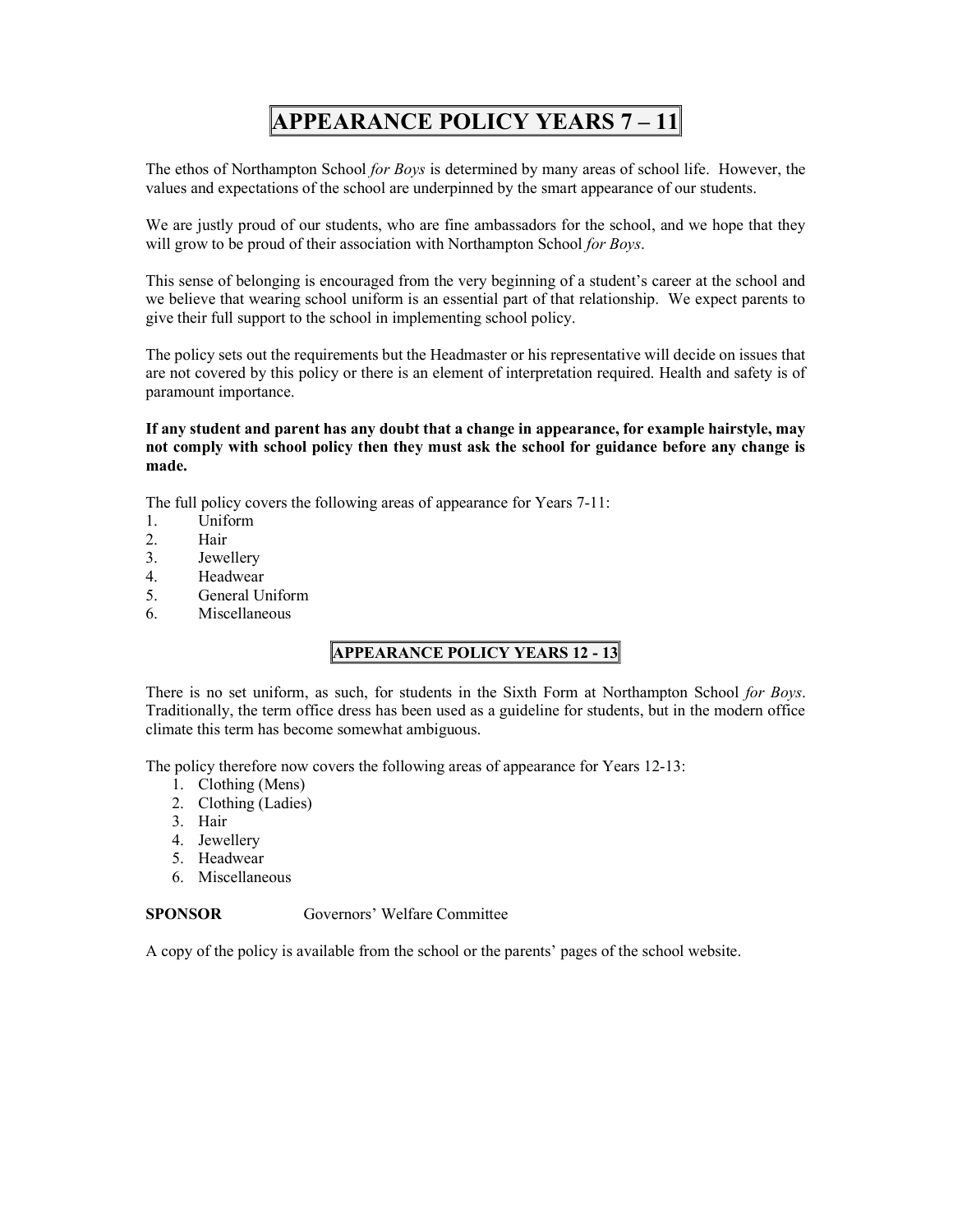#### APPEARANCE POLICY YEARS 7 - 11

#### INTRODUCTION

The ethos of Northampton School for Boys is determined by many areas of school life. However, the values and expectations of the school are underpinned by the smart appearance of our students.

We are justly proud of our students, who are fine ambassadors for the school, and we hope that they will grow to be proud of their association with Northampton School for Boys.

This sense of belonging is encouraged from the very beginning of a student's career at the school and we believe that wearing school uniform is an essential part of that relationship. We expect parents to give their full support to the school in implementing school policy.

The policy sets out the requirements but the Headmaster or his representative will decide on issues that are not covered by this policy or there is an element of interpretation required. Health and safety is of paramount importance.

Any breach of the Appearance Policy will result in a withdrawal of unstructured times until corrected or clothing available from the Year Team Leaders to rectify the policy breach.

If any student or parent has any doubt that a change in appearance, for example hairstyle, may not comply with school policy then they must ask the school for guidance before any change is made.

| The following indicates the requirements of the basic school uniform: |                                                                          |  |
|-----------------------------------------------------------------------|--------------------------------------------------------------------------|--|
| School Blazer                                                         | black with blazer badge and year stripe                                  |  |
| <b>Trousers</b>                                                       | full length - charcoal grey/black                                        |  |
| Shirt                                                                 | plain white                                                              |  |
| School Tie                                                            | with House colour/logo                                                   |  |
| <b>Shoes</b>                                                          | black (trainers are not allowed)                                         |  |
| Pullover                                                              | navy blue v-necked $\frac{only}{only}$ (optional – available from school |  |
|                                                                       | shop. No Labels or logos except NSB label. Blazers MUST be               |  |
|                                                                       | worn over any pullover                                                   |  |
| Socks                                                                 | Black, Grey or Navy Blue plain office sock only                          |  |
| Rugby Shirt                                                           | school colours (reversible)                                              |  |
| T Shirt                                                               | school colours                                                           |  |
| <b>Shorts</b>                                                         | school colours                                                           |  |
| Rugby/Football Boots                                                  | for PE only                                                              |  |
| <b>Training Shoes</b>                                                 |                                                                          |  |
| <b>Swimming Trunks</b>                                                |                                                                          |  |
| Apron                                                                 | (required for DT in Year 7, $8 \& 9$ )                                   |  |

#### 1. UNIFORM

#### 2. HAIR

- No shorter than No 2. A fade is acceptable if the hair remains to office standard and remains no shorter than a 2 on top. No shapes or lines cut in e.g. zigzags, mohican.
- Long hair must be tied back if longer than shoulder length or likely to cause a safety issue.
- At all times hair must not cover an eye or eyes.
- The style of the hair should be in keeping with that acceptable in an office environment.
- Hair should be kept clean and tidy.
- Hair should not be dyed using unnatural colours or be styled with extensive flashes of colour.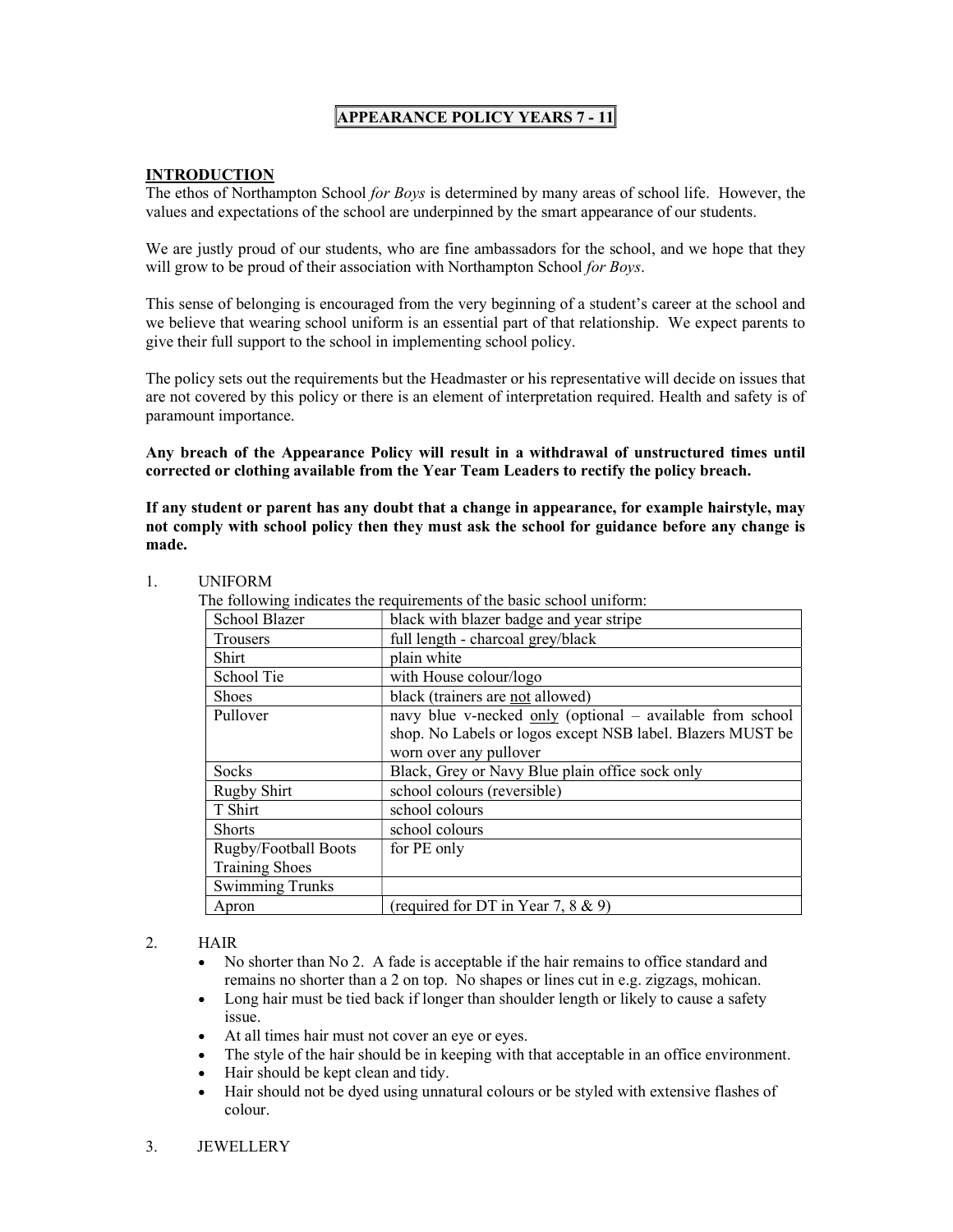- Only one plain stud in an ear lobe is permissible.
- No visible piercings are acceptable and those not readily visible are also unacceptable if they could cause a safety issue e.g. in P.E.
- Wrist bands and similar attire should not be worn without permission from the School e.g. in the case of a School fund raising event.
- Hair bands used to tie hair back should be plain in nature.
- One ring may be worn but it must be removed if there is a safety issue e.g. P.E, Design Technology. They should be conventional in nature.
- Necklaces may be worn beneath the shirt but must be removed if a safety issue e.g. P.E.

#### 4. HEADWEAR

- In cold weather a plain scarf, bobble hat or similar in a tasteful design may be worn to and from school but not around the school.
- Plain caps may be worn in hot weather but removed when on the school site.
- Sunglasses may be worn in certain circumstances determined by the school.

#### 5. GENERAL UNIFORM

- Sweatshirts, hoodies and similar must not be worn over or under the uniform.
- Hoodies must not be worn to or from school
- The School tie should be worn at an acceptable length. A student may wear a tie awarded as colours by the school.
- Shirts should be plain white of a length that can be tucked into the trousers. Shirts should not be worn outside the trousers.
- Gloves may be worn in cold weather but they must be taken off when inside school.
- Coats should be tasteful with no provocative logos. Coats should be removed inside the school buildings.
- School uniform in its entirety must be worn in, to and from school.
- The School advises that cyclists wear cycle helmets and high visibility jackets/bands.

#### 6. MISCELLANEOUS

- School trips that take place during normal school hours require school uniform unless there are exceptional circumstances determined by the School.
- For trips out of school hours, uniform may not be required but students will be directed by the school staff.
- In after-school clubs uniform is required, unless directed by the school staff.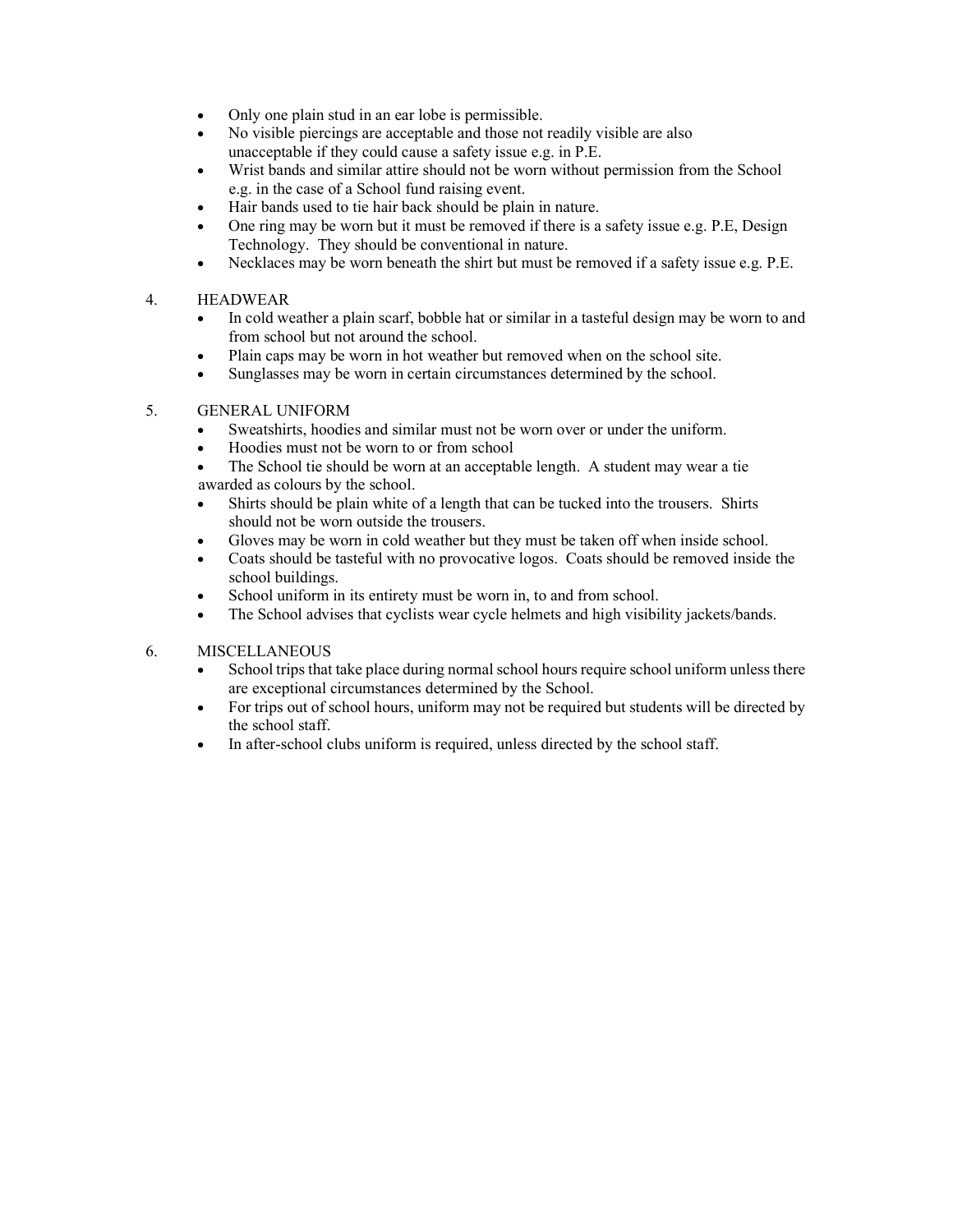#### APPEARANCE POLICY YEARS 12 - 13

Any breach of the Appearance Policy will result in a withdrawal of unstructured times until corrected or clothing available from the Year Team Leaders to rectify the policy breach.

If any student or parent has any doubt that a change in appearance, for example hairstyle, may not comply with school policy then they must ask the school for guidance before any change is made.

1. Clothing (Mens)

The following indicates the requirements of  $6<sup>th</sup>$  Form attire:

| <b>Blazer &amp; Trousers</b> | Tailored blazer and full length trousers                             |
|------------------------------|----------------------------------------------------------------------|
| Suit                         | Tailored 2 or 3 piece suit, full length trousers. Trousers that have |
|                              | pronounced external stitching and/or rivets and considered to be     |
|                              | jeans and are not allowed                                            |
| Shirt                        | A collared shirt                                                     |
| <b>Shoes</b>                 | Tan, Brown or black heeled shoe worn with a sock                     |
| Socks                        | An office sock only. No sports socks of any kind                     |
| Tie                          | A tie or bow tie must be worn with the collared shirt                |
| Pullover                     | V neck pullovers only that allow the tie to be seen are acceptable.  |
|                              | Round neck, 1/4 zip and roll neck and therefore unacceptable. Suit   |
|                              | Jackets or blazers must be worn over the pullover.                   |

All students are required to remove coats when inside the school buildings

2. Clothing (Ladies)

| <b>Blazer &amp; Trousers</b> | Tailored blazer and tailored trousers                                |
|------------------------------|----------------------------------------------------------------------|
| Suit                         | Tailored 2 or 3 piece suit, and tailored trousers or skirt. Trousers |
|                              | that have pronounced external stitching and/or rivets and            |
|                              | considered to be jeans and are not allowed                           |
| <b>Skirts and Dresses</b>    | Tailored Skirts and dresses must be of reasonable length i.e. no     |
|                              | longer than mid-calf and not short enough to be judged               |
|                              | inappropriate. Just above the knee should be set as a minimum        |
|                              | length guide                                                         |
| Shirt/Top                    | A Shirt, Blouse, or top appropriate for office dress which must not  |
|                              | be excessively tight or revealing                                    |
| <b>Socks</b>                 | (If worn) An office sock only. No sports socks of any kind           |
| <b>Shoes</b>                 | Shoes with heels no higher than 4cm, and must be closed toe.         |
| Tie                          | A tie or bow tie can be worn with a collared shirt                   |

All students are required to remove coats when inside the school buildings

- 3. HAIR
	- No shorter than No 2. A fade is acceptable if the hair remains to office standard and remains no shorter than a 2 on top. No shapes or lines cut in e.g. zigzags, mohican.
	- Long hair should be tied back if likely to cause a safety issue in certain lessons.
	- The style of the hair should be in keeping with that acceptable in an office environment.
	- Hair should be kept clean and tidy.
	- Hair should not be dyed using unnatural colours or be styled with extensive flashes of colour.

#### 4. JEWELLERY

- Jewellery associated with piercings are only permitted in the ear with one stud in each ear and if they could cause a safety issue e.g. in P.E. they should not be worn
- All other facial piercing related jewellery e.g. nose rings, studs or tongue piercings are not permitted